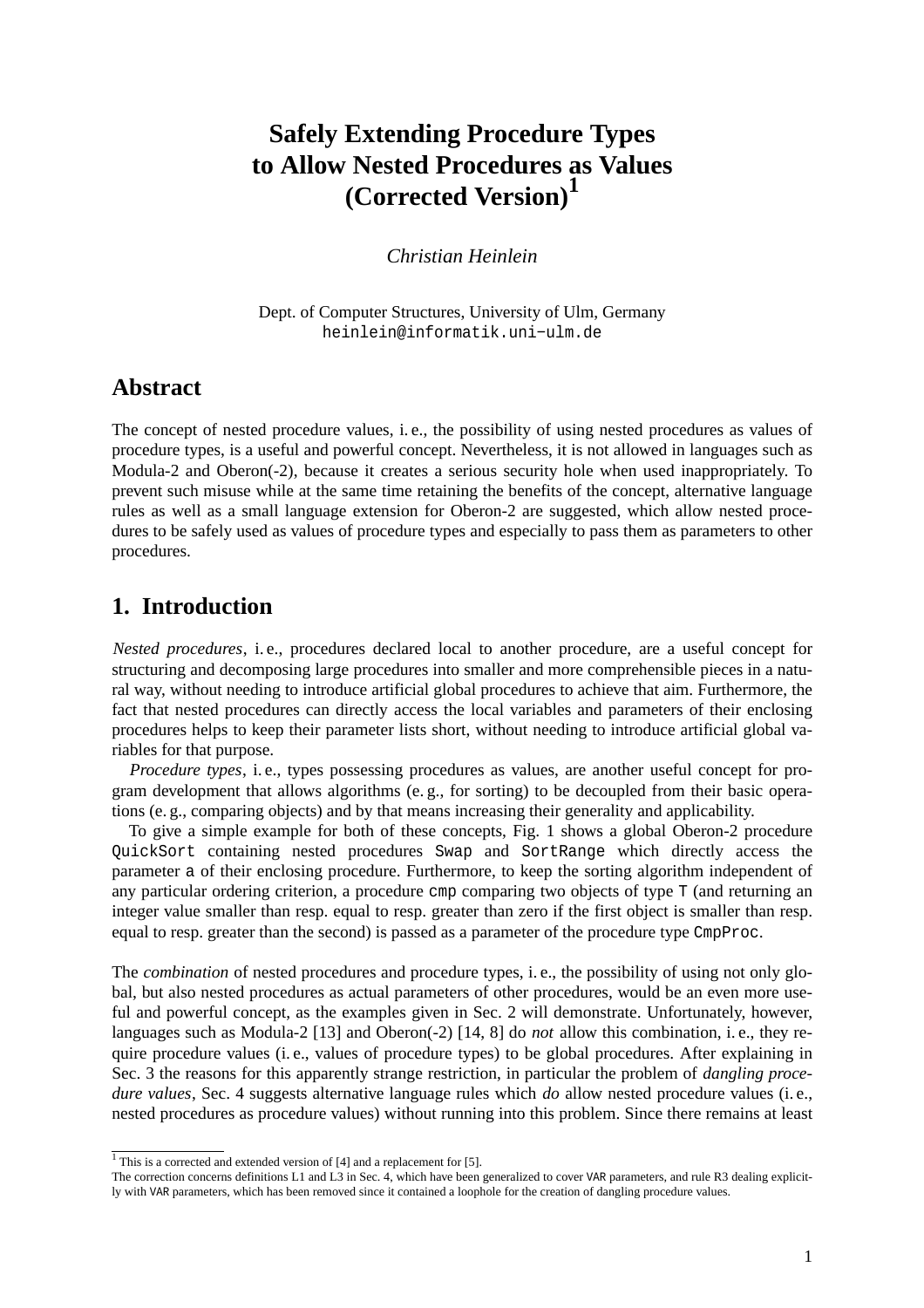```
TYPE T = ...; (* An arbitrary type. *)
TYPE CmpProc = PROCEDURE (x, y: T) : INTERGER;PROCEDURE QuickSort (VAR a: ARRAY OF T; cmp: CmpProc);
  PROCEDURE Swap (i, j: LONGINT);
   VAR x: T;
  BEGIN x := a[i]; a[i] := a[j]; a[j] := xEND Swap;
  PROCEDURE SortRange (i, j: LONGINT);
  BEGIN
   (* Recursively sort a[i..j]. *)
    (* Repeatedly calls Swap and cmp. *)
  END SortRange;
BEGIN
  SortRange(0, LEN(a) - 1)
END QuickSort;
```
Figure 1: Simple example of nested procedures and procedure types in Oberon-2

one important application of procedure values that is permitted by the original rule, but not by the new ones, a simple language extension is suggested in Sec. 5 to overcome this limitation, too. The paper closes with a brief sketch of implementation ideas in Sec. 6 and a concluding discussion in Sec. 7.

### **2. Examples of Nested Procedure Values**

If the procedure QuickSort of Fig. 1 would be a nested procedure −− for instance, because the element type T is a local type −−, and its enclosing procedure wants to call it with two or more different comparison procedures, the latter obviously must be nested procedures, too.

As another example, Fig. 2 shows a procedure Trav that recursively traverses in infix order a binary tree t containing integer values, executing a callback procedure cb for every node's value. In many applications of this procedure, it would be natural to use a nested procedure as callback procedure because of its ability to access local variables of its enclosing procedure. For example, Fig. 3 shows a procedure calculating the sum of all values stored in the tree t by calling procedure Trav with the nested procedure Add as callback procedure.

#### **3. Reasons for Disallowing Nested Procedure Values**

Unfortunately, nested procedures are *not* allowed as values of procedure types in languages such as Modula-2 and Oberon(-2) causing the above examples to be actually *illegal*. When considering the usefulness of the concept, this appears to be a completely unreasonable restriction at first glance. In the tree traversing example, for instance, it would be extremely unnatural to declare Add as a global procedure because this would require to declare the variable sum globally, too. However, there are two reasons justifying this restriction, although they are rarely explained in language reports or textbooks.

First, due to the fact that nested procedures can directly access variables of their enclosing procedures, it is more difficult and possibly less efficient to implement procedure types whose values might be nested procedures. While global procedures can be simply identified by the starting address of their code block, nested procedures usually need additional context information, e. g., a *display* or a *static*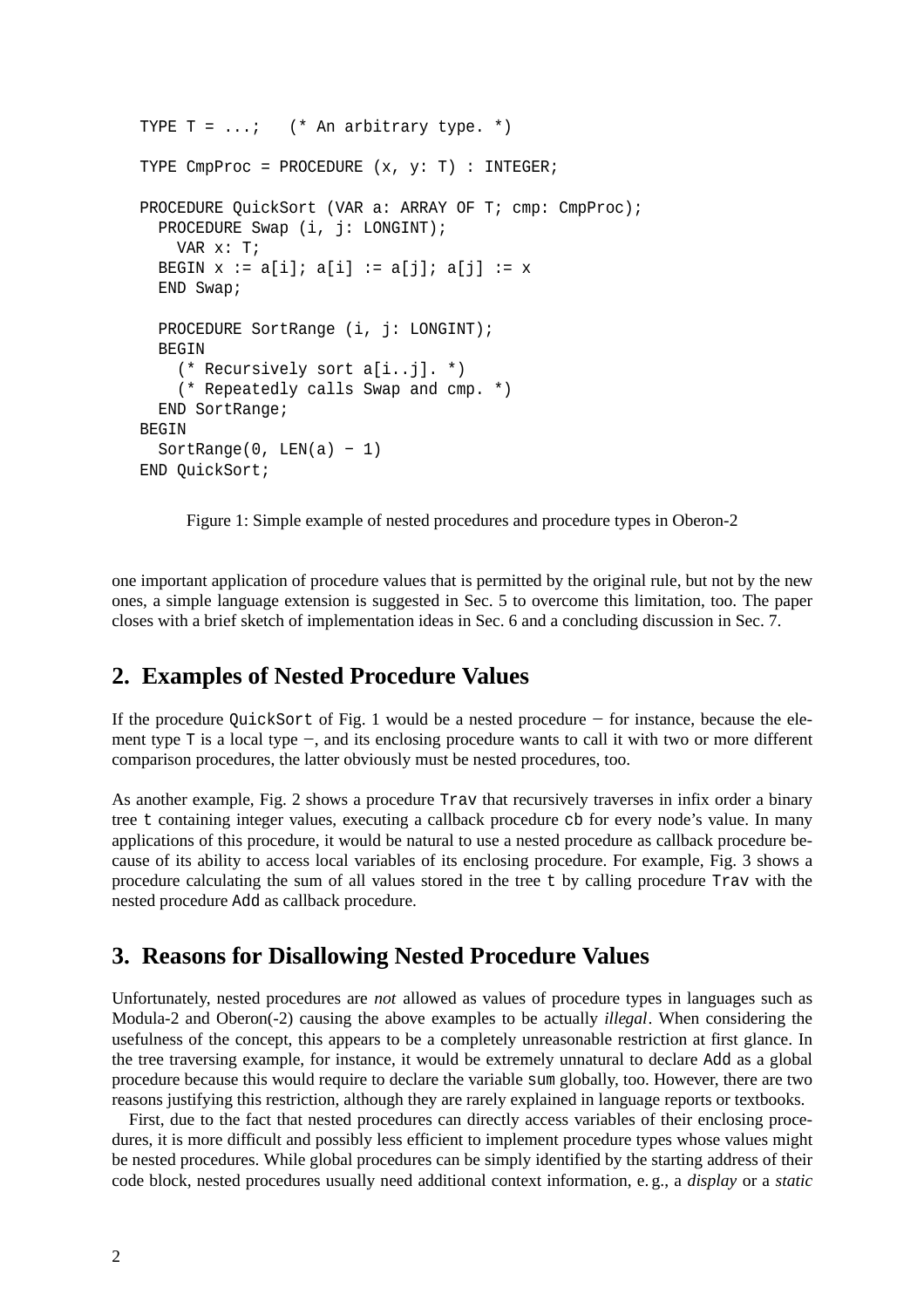```
TYPE
  Tree = POINTER TO Node;
 Node = RECORD
    val: INTEGER;
    left, right: Tree;
  END;
  CallbackProc = PROCEDURE (x: INTEGER);
PROCEDURE Trav (t: Tree; cb: CallbackProc);
BEGIN
  IF t # NIL THEN
    Trav(t.left, cb);
    cb(t.val);
    Trav(t.right, cb);
  END
END Trav;
```
Figure 2: Traversing a binary tree

```
PROCEDURE Sum (t: Tree) : INTEGER;
 VAR sum: INTEGER;
  PROCEDURE Add (x: INTEGER);
  BEGIN sum := sum + x
  END Add;
BEGIN
  sum := 0;Trav(t, Add);
  RETURN sum;
END Sum;
```
Figure 3: Application of procedure Trav

*link chain* [1, 15]. It has been shown, however, that this problem can of course be solved in principle, and that the resulting code is sufficiently efficient in practice [3].

The second reason for disallowing nested procedure values is the danger of creating *dangling procedure values* by assigning a procedure to a variable whose lifetime extends that of the procedure (cf. Sec. 4 for precise definitions of terminology). While the well-known problem of *dangling pointers* has been removed from Oberon(-2) by restricting pointers to refer to dynamically allocated storage which cannot be explicitly deallocated by the program, allowing nested procedure values would introduce similar and comparably serious security holes, as the example of Fig. 4 shows. Here, the nested procedure B, which accesses the local variable a of its enclosing procedure A, can be called via the global procedure variable g after its enclosing procedure has exited. Because the local variable a will no longer exist at that time, i. e., the location on the procedure stack where B expects that variable will contain some other data (e. g., a variable of another procedure or, even more seriously, crucial runtime information such as the return address of a procedure), the execution of B would erroneously overwrite that data, resulting in completely undefined program behaviour afterwards.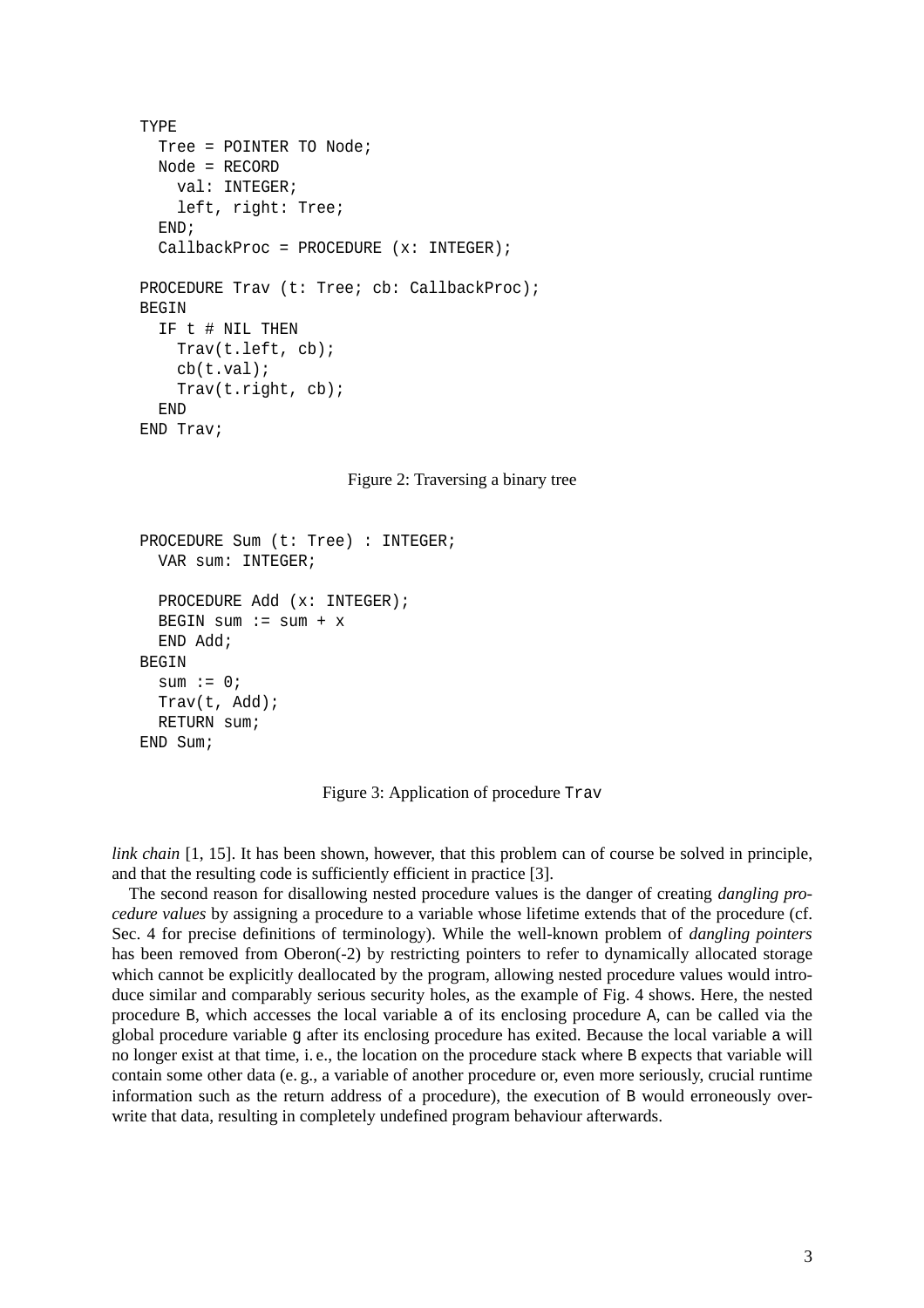```
MODULE DanglingProcedureValue;
  VAR g: PROCEDURE;
  PROCEDURE A;
    VAR a: INTEGER;
    PROCEDURE B;
    BEGIN a := 1END B;
  BEGIN
    g := B
  END A;
BEGIN
 A;
  g;
END DanglingProcedureValue.
```
Figure 4: Example of a dangling procedure value

## **4. Alternative Language Rules for Oberon-2**

In order to retain the benefits of nested procedure values without creating the danger of dangling procedure values, assignments of procedure values to "more global" variables must be forbidden. This can be achieved by replacing the original rule:

**R0**: Procedure values must be global procedures.

with the following set of definitions (L1 to L3) and rules (R1 and R2):

**L1**: As usual, the *lifetime of a variable* is defined as the execution time of its directly enclosing procedure. To simplify terminology, a module is treated as a top-level procedure for that purpose.

Of course, the lifetime of an *array element* or *record field* is identical to the lifetime of the enclosing array or record.

The lifetime of an explicitly or implicitly *dereferenced pointer* is defined as the execution time of the program, because a pointer always refers to dynamically allocated storage whose lifetime extends to the end of the program as long as it is referenced by at least one pointer.

The lifetime of a *VAR parameter* is also defined as the execution time of the program, because it might refer to a global or dynamically allocated variable.

**L2**: Likewise, the *lifetime of a procedure name* is defined as the execution time of its directly enclosing procedure.

That means in particular, that the lifetime of a procedure name is quite different from the execution time of a particular activation of this procedure. The former actually represents the time where the procedure can be correctly and safely invoked.

**L3**: A *procedure value* is either (i) a procedure name or (ii) the value of a procedure variable or (iii) the result of calling a procedure whose result type is a procedure type, either directly by its name or indirectly via a procedure variable.

In all these cases, the *lifetime of a procedure value* is defined as the lifetime of the procedure name or variable used to obtain the value.

In contrast to definition L1, which defines the lifetime of a VAR parameter used as a *variable*, the *value* of a VAR parameter is treated like the value of a regular local variable here, because it might actually refer to any variable.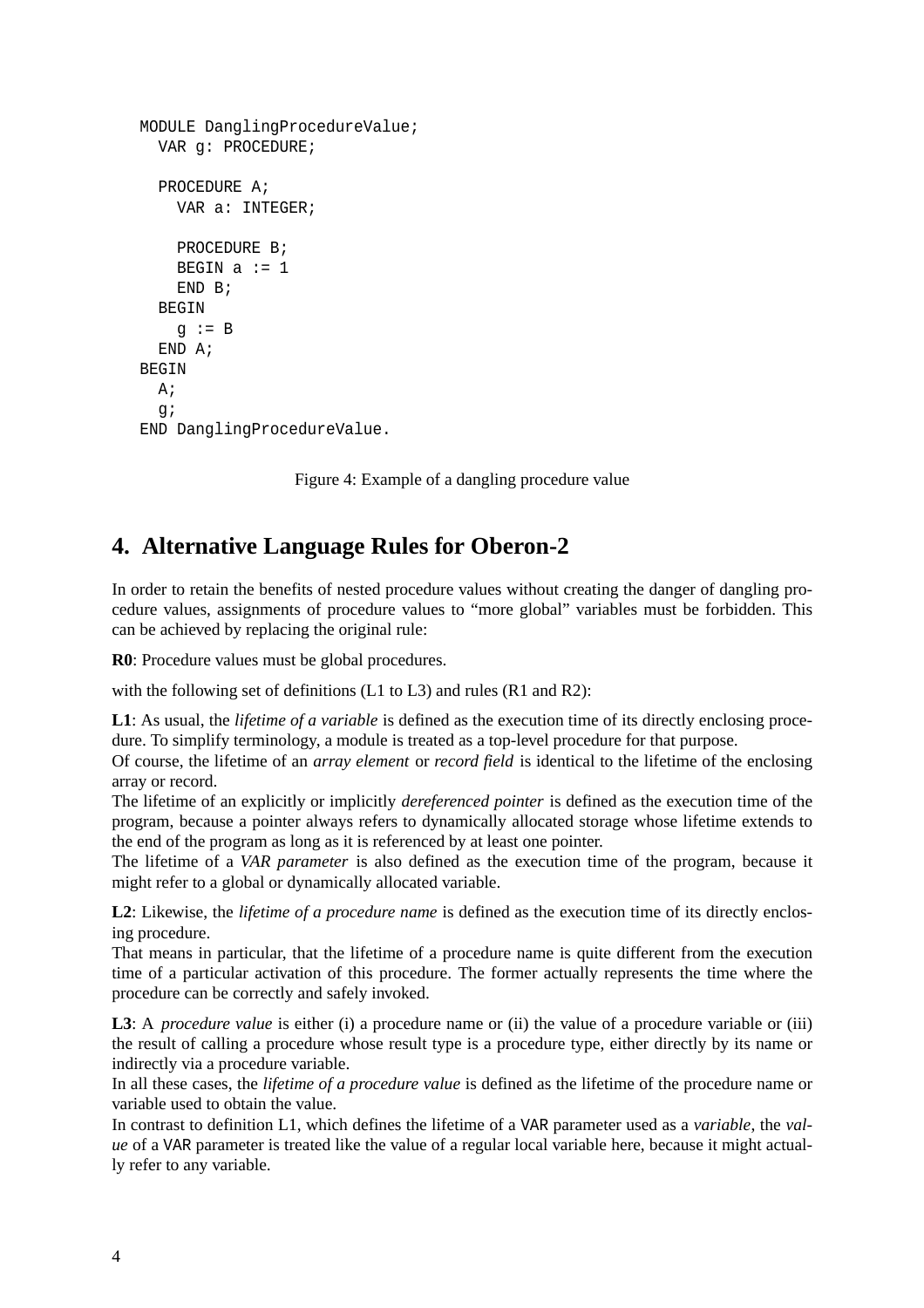**R1**: The assignment of a procedure value to a procedure variable (i.e., a variable of a procedure type) is forbidden, if the variable's lifetime exceeds the value's lifetime.

Passing a procedure value as an actual parameter is treated like an assignment of the value to the corresponding formal parameter, i. e., formal parameters are treated like variables.

**R2**: Returning a procedure value from a procedure is forbidden, if the lifetime of the returning procedure's name (not the execution time of the current procedure activation!) exceeds the value's lifetime. In particular, a procedure must not return a local procedure name or the value of a local procedure variable.

This rule is in accordance with the above definition of the lifetime of a procedure value that is obtained from a procedure call (L3).

Since procedure variables and values might be embedded in records or arrays, the above rules must be applied to these accordingly. Furthermore, it should be noted, that the above rules do not replace, but rather augment the other rules of the language. For example, in addition to rule R2, the general rule that the value returned by a procedure must be assignment compatible with the procedure's result type, has to be obeyed.

Normally, the relative lifetimes of two "objects" (procedure names or variables) are determined by lexical scoping: Objects declared in the same procedure obviously have equal lifetimes, while the lifetime of an object declared in a more global procedure exceeds the lifetime of an object declared in a more local procedure. (The lifetimes of objects declared in unrelated procedures never have to be compared.) As a special additional case, however, the lifetime of an actual parameter value always exceeds the lifetime of the corresponding formal parameter (which is identical to the execution time of the called procedure). Together with rule R1, this observation implies the important corollary that procedure values can be passed as parameters *without any restriction*.

### **5. An Additional Language Extension**

Under these rules, the examples given in Sec. 2 are correct, because procedure values are only passed as parameters there and never stored in any other variables. On the other hand, the example shown in Sec. 3 will be rejected since the assignment of the nested procedure B to the global variable g violates rule R1.

Unfortunately, rule R1 also forbids the assignment of the parameter handler to the global array element handlers[sig] in Fig. 5, even if clients would call the procedure Register with global pro-

```
MODULE Signals;
  CONST Max = ...;
  TYPE Handler = PROCEDURE (sig: INTEGER);
  VAR handlers: ARRAY Max OF Handler;
  PROCEDURE Register* (sig: INTEGER; handler: Handler);
  BEGIN handlers[sig] := handler (* Forbidden by rule R1! *)
  END Register;
  PROCEDURE Signal* (sig: INTEGER);
  BEGIN handlers[sig](sig)
  END Signal;
END Signals.
```
Figure 5: A simple signal handling module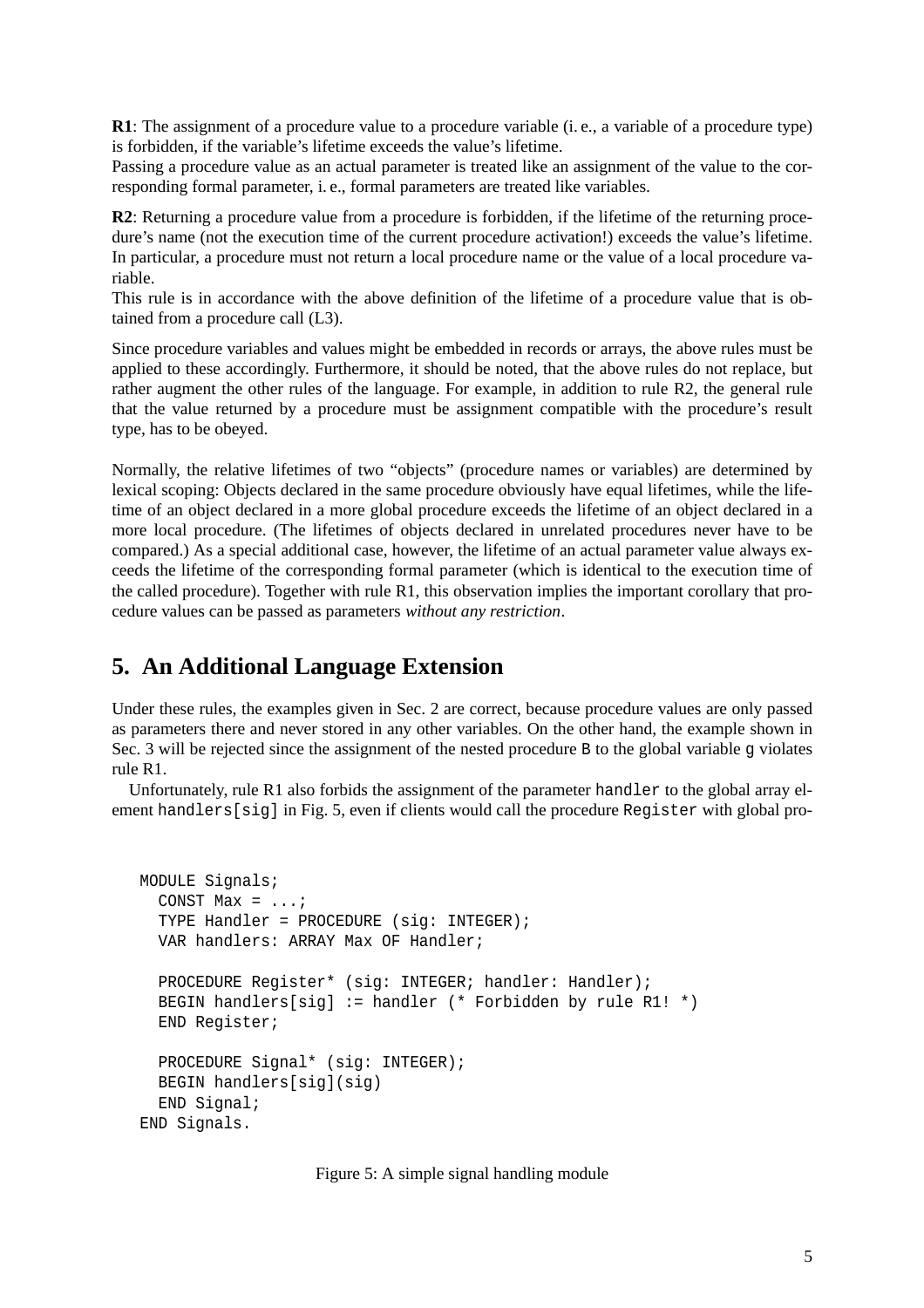cedure values only. On the other hand, if module Signals would violate the strict information hiding principle by directly exporting the array variable handlers (which is used to associate with each signal number sig a signal handling procedure handlers[sig] that is executed when Signal(sig) is called), then clients would be allowed to assign global procedures to its elements. So the problem actually results from the fact that the *real* lifetime of the actual parameter value passed to Register is lost when it is assigned to the formal parameter handler, which is treated like a local variable of procedure Register.

To remedy this particular problem, the programmer needs a language construct to express the fact that the actual parameter values passed to Register shall always be global procedures. More generally, it must be possible to enhance a procedure variable with a *lifetime guarantee* expressing the minimum lifetime of its values.

Because the lifetime of an object is defined as the execution time of its directly enclosing procedure (definitions L1 and L2), the names of directly or indirectly enclosing procedures are well suited to express such lifetime guarantees. Therefore, the definition of a procedure type is extended with an optional *lifetime guarantee clause* OF name after the keyword PROCEDURE to express that variables of that type must not contain procedure values whose lifetime is shorter than the execution time of procedure name. In other words, only procedures declared in procedure name or in more global procedures are allowed as values of such variables. As a special case, it is also possible to use the keyword MODULE instead of the module's name to express that the value of a variable must be a global procedure.

In particular, replacing the declaration of type Handler in Fig. 5 with:

TYPE Handler = PROCEDURE OF MODULE (sig: INTEGER);

would cause the example to become correct, while at the same time forcing clients of module Signals to actually pass global procedures – or variables of type Handler – to procedure Reqister.

To generalize the rules stated in Sec. 4 to variables with lifetime guarantees, the term "lifetime" has to be replaced with "lifetime guarantee," which is generally defined as follows:

**G1**: The lifetime guarantee of a procedure variable is defined as the maximum of the lifetime guarantee of its type, if applicable (i. e., if the type possesses a lifetime guarantee), and the variable's lifetime.

Normally, the lifetime of a variable cannot exceed the lifetime guarantee of its type, because the latter is defined as the execution time of an *enclosing* procedure. Dynamically allocated variables, however, i. e., explicitly or implicitly dereferenced pointers, possess maximum lifetime (the execution time of the program) which might indeed exceed the lifetime guarantee of their type.

Similarly, VAR parameters possess maximum lifetime (cf. definition L1 of Sec. 4), which might therefore exceed the lifetime of their type, too.

**G2**: The lifetime guarantee of a procedure value is defined as the lifetime guarantee of its type, if applicable, or otherwise as the lifetime guarantee of the procedure name or variable used to obtain the value (cf. definition L3 of Sec. 4). For that purpose, the lifetime guarantee of a procedure name is defined identical to its lifetime.

Given that, the examples of Sec. 2 as well as the example of Fig. 5 with the procedure type Handler modified as above are correct.

To give an artificial example which is useful to study borderline cases, Fig. 6 illustrates among other things the effect of definition G2. Since the procedure type Q possesses a lifetime guarantee, the procedure value obtained by executing the procedure that is currently assigned to the procedure variable b3 (which is actually the nested procedure D) can be assigned to the global procedure variable q, which would be forbidden by the original version of rule R1 and definitions L1 and L3. On the other hand, the analogous assignment of the expression b1() to the global variable p of type P is still illegal with the new definitions and rules, since the type P does not possess a lifetime guarantee and thus the lifetime guarantee of the expression's value is identical to the lifetime guarantee of the local varia-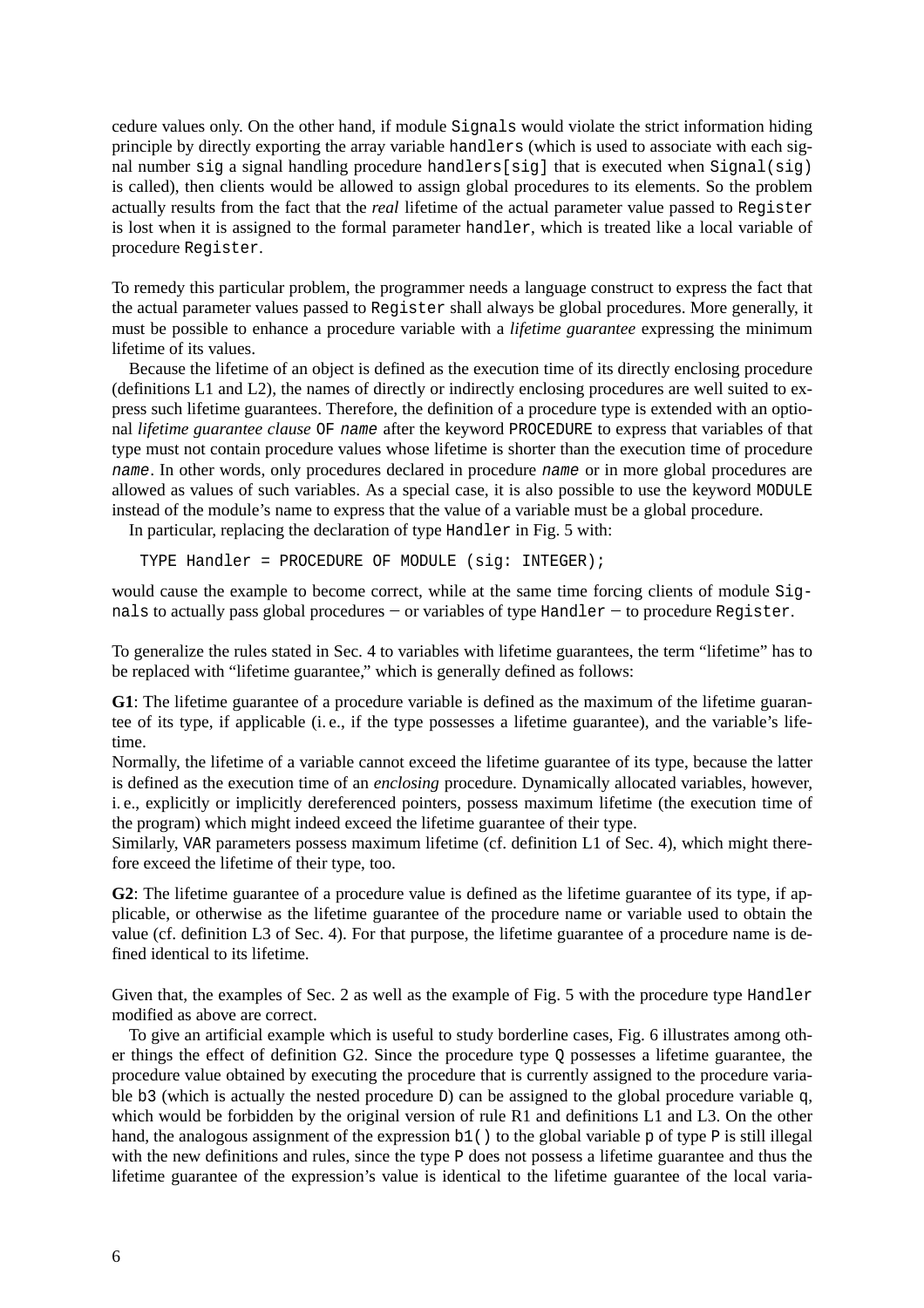```
MODULE Artificial;
  TYPE P = \text{PROCEDURE}; Q = \text{PROCEDURE OF MODULE};
  VAR p: P; q: Q;
  PROCEDURE A () : P; ...... END A;
  PROCEDURE B;
    VAR b1: PROCEDURE () : P;
    VAR b2: PROCEDURE OF MODULE () : P;
   VAR b3: PROCEDURE () : Q;
    PROCEDURE C () : P; ...... END C;
    PROCEDURE D () : Q; ...... END D;
  BEGIN
   b1 := C; (* Correct. *)
   b2 := C; (* Illegal. *)
   b2 := Ai (* Correct. *)
    b3 := D; (* Correct. *)
    p := b1(); (* Illegal. *)
    p := b2(); (* Correct. *)
    q := b3(); (* Correct. *)
  END B;
END Artificial.
```
Figure 6: An artificial example

ble b1 which is in turn identical to its lifetime. To make such an assignment correct, it is necessary to supply the local variable itself with a lifetime guarantee, which is demonstrated for the variable b2.

#### **6. Implementation Ideas**

To enforce the alternative language rules suggested in Sec. 4 and to support the language extension introduced in Sec. 5, the *front end* of an Oberon-2 compiler has to be changed accordingly. Furthermore, it might be necessary to modify the compiler's *back end* to generate code that is able to handle nested procedure values.

If nested procedures cannot be used as procedure values, a compiler need not maintain a static link chain [1, 15] which is used at runtime to find *intermediate variables* (i. e., local variables of enclosing procedures), but simply transform nested procedures to global procedures which receive the addresses of all intermediate variables as additional parameters. For example, the freely available oo2c compiler [11] transforms Oberon-2 programs to ANSI C using this technique.

If nested procedure values are permitted, however, either a static link chain has to be set up −− which is a frequently used technique, even in the absence of nested procedure values, but would require major modifications to such a kind of compiler −− or the addresses of the intermediate variables of a procedure have to be stored in an appropriate record (resembling a functional *closure*) when the procedure's name is used as a procedure value. This record can be statically allocated on the procedure stack, just as if it has been declared in the same procedure as the procedure name that is used as a value. Instead of just containing the address of the procedure's code block, a nested procedure value then must contain an additional pointer to this record.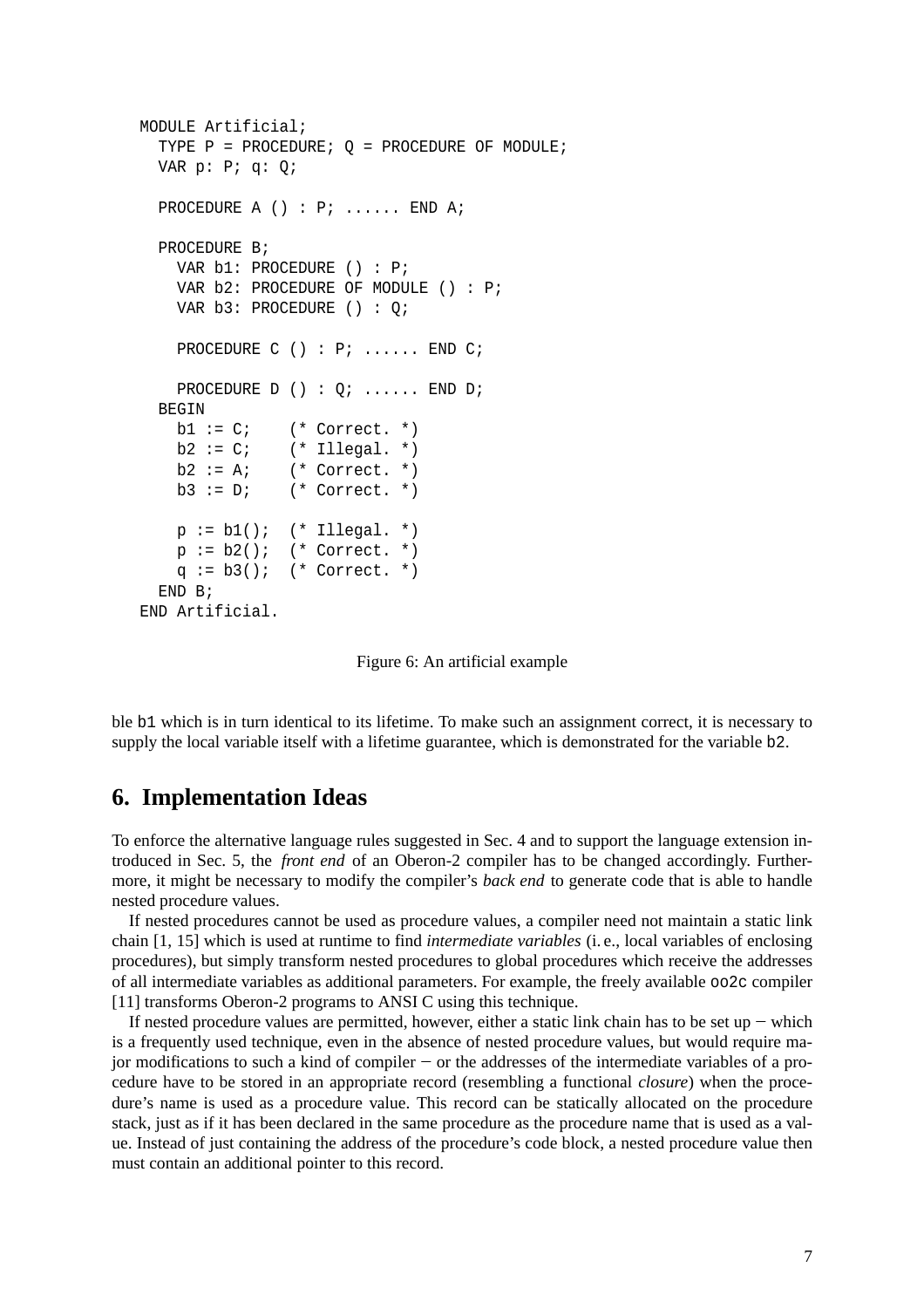A completely different strategy for adapting the oo2c compiler would be to use GNU C instead of ANSI C as its target resp. intermediate language, because this already allows nested functions as well as unrestricted "pointers" to them (cf. Sec. 7).

### **7. Related Work and Conclusion**

After describing the dilemma that nested procedure values are on the one hand very useful, but on the other hand forbidden in Oberon-2 and related languages for a serious reason (dangling procedure values), alternative language rules as well as a small language extension have been proposed to retain their benefits without the danger of running into trouble.

It is interesting to see in this context, that the problem solved in this paper does not even appear in many other programming languages. For example, standard  $C$  [6] and  $C_{++}$  [10] do not allow nested procedures at all, so the notion of nested procedure *values* is simply not applicable. (C++ *function objects* are a completely different matter; they can be used to some extent to simulate nested procedure values.) Breuel [3], however, describes a corresponding extension for C++ that is implemented in the GNU C (but interestingly not in the GNU C++) compiler. Following the typical style of C and C++, however, the problem of dangling procedure values (just as the problem of dangling pointers) is not addressed at the language level, but left to the programmer, i. e., he is responsible for using the concept correctly. Here, the approach presented in this paper could be applied in the same way as for Oberon-2 to make the language safer.

Likewise, Eiffel [7] does not provide nested procedures, while other object-oriented languages such as Java [2] do not provide procedure (resp. method) values at all, so *nested* procedure values are not appropriate either. (Eiffel *agents* are again a completely different matter, comparable to C++ function objects.)

Functional languages such as Lisp [16], Haskell [12], or ML [9] fully support nested functions including *closures*, which are just another name for nested procedure values. But since pure functional languages lack the notion of variables to which closures might be assigned, the problem of dangling closures can only appear when a function returns a locally defined function, which is forbidden in the present paper by rule R2, but typically allowed in functional languages. In such a case, the runtime system takes care to retain the environment of a function (i. e., the non-local values it accesses) as long as necessary, even after the enclosing function has exited. While this solution is quite elegant and convenient from a conceptual point of view, its implementation is rather expensive since activation records cannot be simply put on a LIFO stack, but have to be dynamically allocated and garbagecollected on a heap.

When comparing the alternative language rules suggested in this paper with the original rule R0:

• Procedure values must be global procedures.

the former appear to be much more complicated than the latter. For most practical applications, however, the simple rule of thumb:

• Procedure values must not be assigned to more global variables.

is sufficient, while the rules given in Sec. 4 are just a more precise and complete specification of that. Furthermore, the corollary mentioned at the end of Sec. 4:

• Procedure values can be passed as parameters without any restriction.

covers a majority of practically relevant cases not involving lifetime guarantees. Finally, the concept of lifetime guarantees, which has been introduced in full generality in Sec. 5 to avoid any unnecessary conceptual restrictions, is usually only needed for the special and simple case OF MODULE (restricting the values of a procedure variable to global procedures), which is equivalent to the original rule R0.